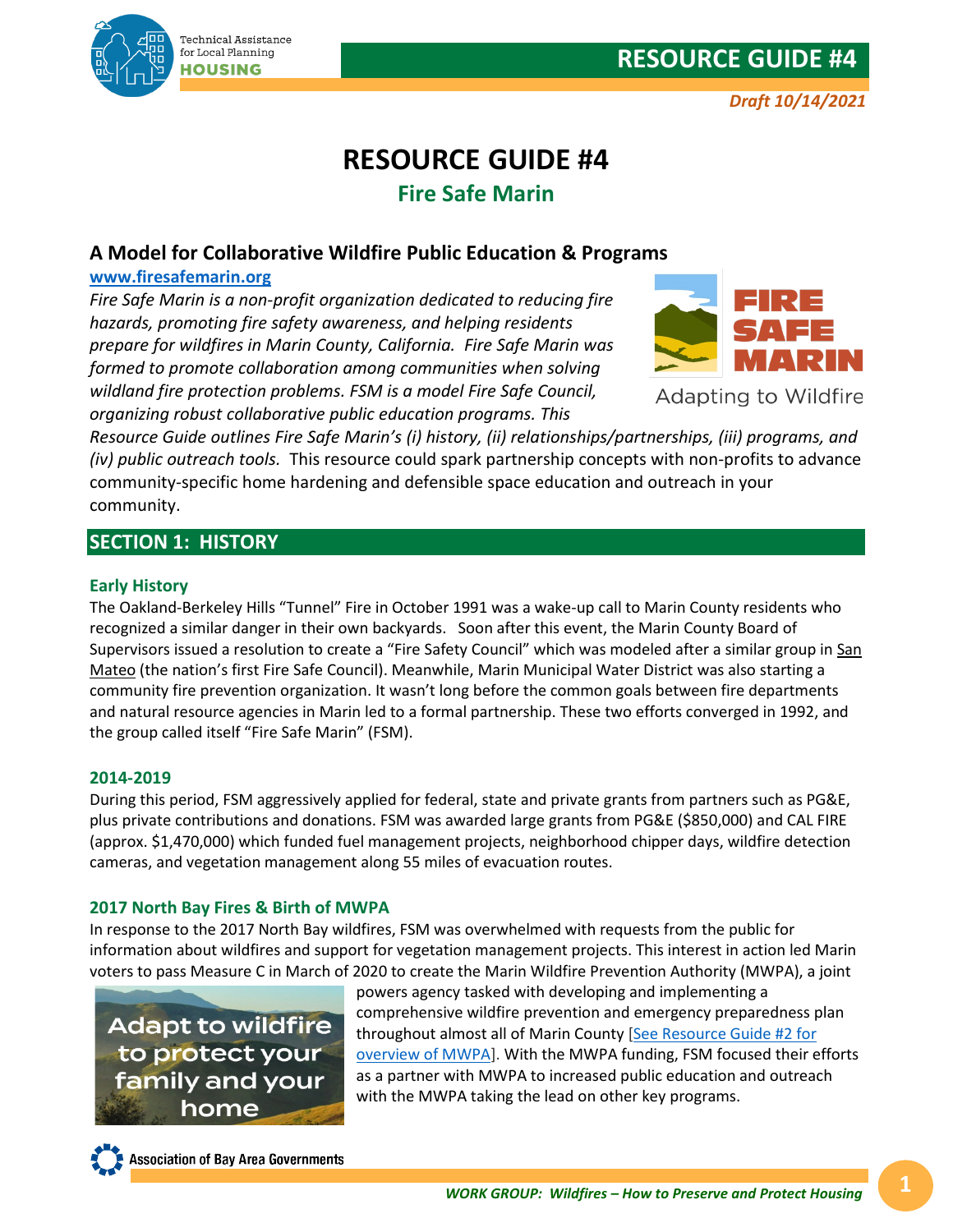# **SECTION 2: RELATIONSHIPS / PARTNERSHIPS**

FSM has prioritized partnerships to achieve fire safety outcomes. The table below highlights key partnerships FSM has built over the years to make information and programs accessible to all Marin residents. For example, FSM works closely with the Marin Center for Independent Living to ensure all FSM programming responds to the needs of those with access and functional needs in the community.

# **Government**

# **Community Groups**

**Non-Profits &** 

- **Marin County**
- Cities / Fire Departments
- MWPA
- CAL FIRE
- Environmentally Sound **Practices**
- Firewise Communities
- Neighborhood Response Groups
- **Marin Voluntary** Organizations Active in Disasters (VOAD)
- Fire Safe Sonoma
- Marin Conservation Corps
- **Marin Center of** Independent Living
- **Private Sector**
- **Marin Association of** Realtors
- PG&E
- **•** Northern California Landscape Contractors Association
- **Insurance companies**

# **Education**

- **UC Marin Master** Gardeners
- **Marin County Office of** Education
- **UC Davis**
- **County High School** Intern Instagram Team

# **SECTION 3: HOME HARDENING & DEFENSIBLE SPACE PROGRAM OVERVIEW**

#### *Chipper Days*

#### *<https://firesafemarin.org/programs/chipper-day/>*

FSM has sponsored "Chipper Days" that allow residents to dispose of vegetation free of charge. In 2020, with funding support from MWPA, FSM expanded the program to provide curbside chipping services, hosted by a new easy to use mobile app. In 2021, most Marin residents will receive two opportunities for curbside chipper pickup.



#### *Home Hardening Workforce Development (Under Development)*

#### *<https://firesafemarin.org/programs/home-hardening-workforce-development/>*

FSM is exploring a new program to connect and train individuals new to construction on home hardening methods. The vision for the program is to build workforce capacity to meet increased demand for home hardening inspections especially as home hardening retrofits are being increasingly required. The program is a partnership between Fire Safe Sonoma, North Bay Workforce Alliance, Fire Farms, Conservation Corps North Bay, and UC Davis.

# *Grazing and Goats*

# *<https://firesafemarin.org/programs/goat-grazing/>*

To support residents and large landowners, FSM offers a list o[f local goat grazing contractors.](https://firesafemarin.org/resources/contractors/) Goat grazing can be a cost-effective, environmentally sound way to clear combustible vegetation particularly for large areas (10, to 100+ acres) and in steep or difficult terrain. Another helpful resource is [Match.Graze.](https://cesonoma.ucanr.edu/Match.Graze/)

# *Firewise Communities*

*<https://firesafemarin.org/programs/firewise-usa/>* (general information) *<https://firesafemarin.com/firewise-usa-faqs>* (FAQs)

FSM supports the creation and maintenance of 76 Firewise communities in Marin that include 25,000 homes – the largest countywide participation in the country. FSM hosts monthly Firewise Leaders meetings. With

**Association of Bay Area Governments**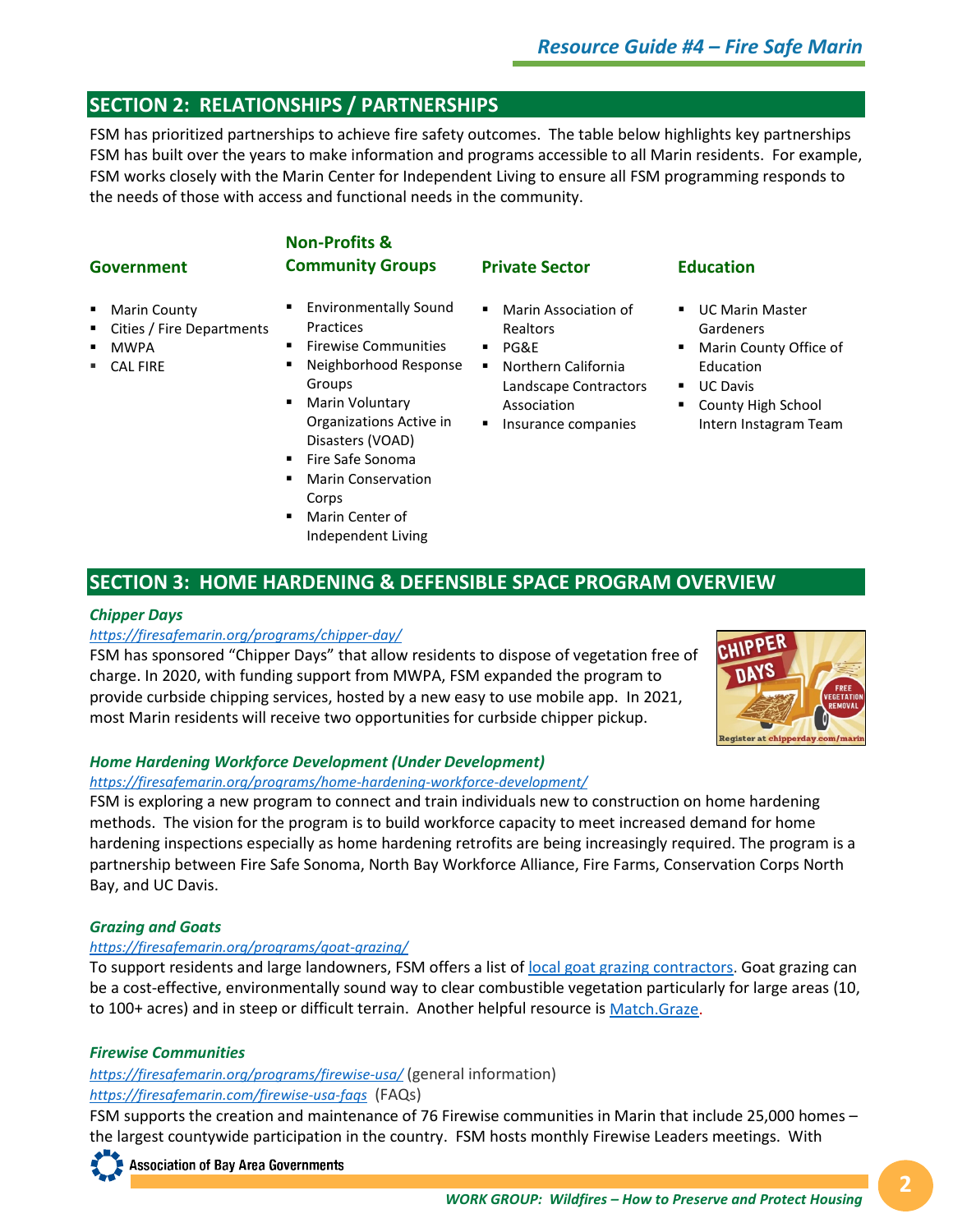neighbors helping neighbors, FSM provides these residents with resources and support to organize and learn about personal preparedness, alerts and warning, local evacuation plans, and strategies to make their community more fire-resistant.

# **SECTION 4: PUBLIC OUTREACH TOOLS**

FSM has an extensive selection of excellent public information resources and tools. With an understanding that it takes different types of outreach and media to reach members of the public, FSM has built a wide variety of public outreach tools. Some of FSM's offerings are highlights as models in Resource Guide #3 "*Home Hardening & Defensible Space for Resident Guidance*".



#### **WEB SITE [www.firesafemarin.org](http://www.firesafemarin.org/)**

Extensive website with excellent resources; visited by 200,000 people last year.



#### **YouTube CHANNEL** *[https://www.youtube.com/channel/UCiD4JVMf9z7YiO2lj\\_f6uew](https://www.youtube.com/channel/UCiD4JVMf9z7YiO2lj_f6uew)* Dedicated YouTube Account with nearly 90 videos ranging from 1 minute to 1 hour, with many between 3 and 15 minutes.

#### **TELEVISION – WILDFIRE WATCH** *<https://firesafemarin.org/programs/wildfire-watch/>*

Building on the success of their online videos, FSM launched Wildfire Watch with segments on wildfire efforts in the county, do-it-yourself guidance, and Q&A with Marin residents.



#### **PRINT MATERIALS / GUIDES / BROCHURES**

Brochures, flyers and "Homeowners' Guide to Wildfire Preparedness in Marin" with distribution to 25,000.

- [Living with Fire \(2019\)](https://firesafemarin.org/wp-content/uploads/2013/03/FSM_2019_living_with_fire_FINAL_V2_WEB.pdf) 25-page brochure
- Homeowners Guide  $(2021) 2$ -page guide
- Evacuation Checklist (2019) [*English*] & [\[Spanish\]](https://firesafemarin.org/wp-content/uploads/2020/10/Espanol_Evac_Checklist_2020.pdf) – 2-page checklist





#### **WEBINARS / WORKSHOPS**

*<https://firesafemarin.org/programs/webinar-series/>*(webinars) *<https://firesafemarin.org/programs/community-wildfire-preparedness-workshops/>* (workshops) FSM develops monthly wildfire preparedness education **webinars** and *Prepare For Wildfire Community Workshops* to provide participants with actionable skills training on wildfire preparedness, defensible space and landscaping, home hardening, and evacuation preparedness.



# **HOME EVALUATION TIPS & SUPPORT**

#### *<https://firesafemarin.org/programs/home-evaluation/>*

In partnership with Marin Wildfire Protection Authority (MWPA), FSM provides quick tips and fixes for common needs resulting from Home Hardening Inspection programs delivered by local fire agencies. FSM's web site and public education materials are provided to homeowners to help them know how to move forward on the mitigation items listed on their homeowner's report.